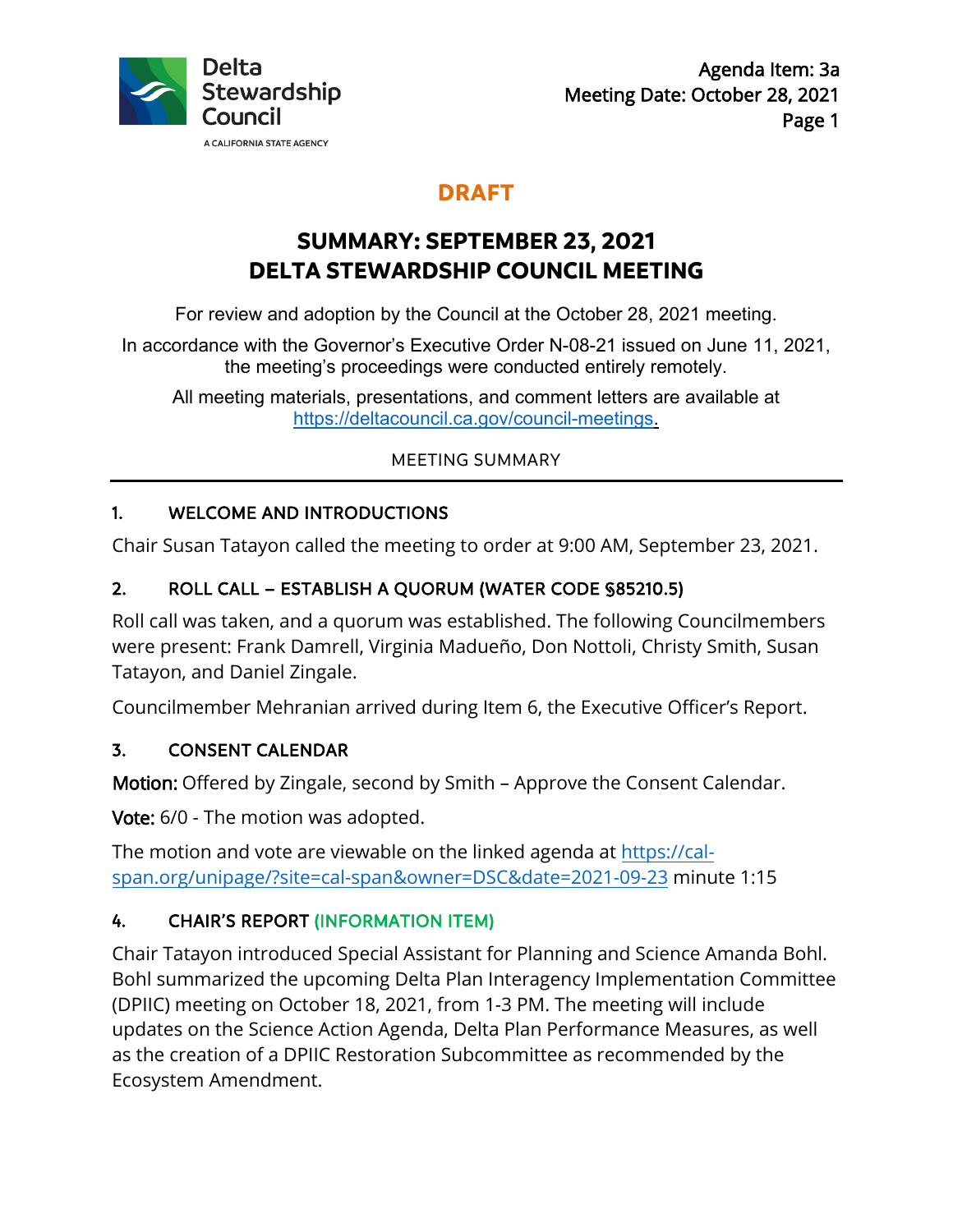#### Public Comment

Deirdre Des Jardins, California Water Research, commented that she submitted a letter regarding the Delta Independent Science Board funding. Des Jardins felt that it should be a noted concern for the upcoming DPIIC meeting as well.

The item is viewable on the linked agenda a[t https://cal-span.org/unipage/?site=cal](https://cal-span.org/unipage/?site=cal-span&owner=DSC&date=2021-09-23)[span&owner=DSC&date=2021-09-23](https://cal-span.org/unipage/?site=cal-span&owner=DSC&date=2021-09-23) minute 02:18.

## 5. PUBLIC COMMENT

Deirdre Des Jardins, California Water Research, noted that a presentation at the September 16, 2021, Delta Independent Science Board (Delta ISB) meeting showed a historical average of \$466,000 for Delta ISB funding. Des Jardins noted that this is a 33 percent cut from the original proposed 2020-2021contract budget. Des Jardins expressed concerns that the potential funding cut may correspond to a decrease in hours for the Delta ISB members. She requested clear and publicly accessible information around the compensation budget for the Delta ISB.

The item is viewable on the linked agenda a[t https://cal-span.org/unipage/?site=cal](https://cal-span.org/unipage/?site=cal-span&owner=DSC&date=2021-09-23)[span&owner=DSC&date=2021-09-23](https://cal-span.org/unipage/?site=cal-span&owner=DSC&date=2021-09-23) minute 06:52.

## 6. EXECUTIVE OFFICER'S REPORT (INFORMATION ITEM)

Executive Officer Jessica Pearson announced that the Council would release the Draft Program Environmental Impact Report (PEIR) for the Ecosystem Amendment (Chapter 4 of the Delta Plan). In addition, the Draft PEIR will be the subject of a public workshop scheduled for the November Council Meeting. Interested members of the public can visit <https://deltacouncil.ca.gov/delta-plan/amendments> for more information and can direct comments and questions regarding the Ecosystem Amendment or PEIR to [ecosystemamendment@deltacouncil.ca.gov.](mailto:ecosystemamendment@deltacouncil.ca.gov)

The Council submitted a letter to the Solano Resource Conservation District on August 27, 2021, regarding the Initial Study and Proposed Mitigated Negative Declaration for the Ulatis Creek Habitat Restoration Project. The letter states that the project may be considered a covered action, outlines applicable Delta Plan policies, and invites the District to meet with the Council for early consultation.

The Outreach Highlights Report and Active Projects List were provided to the Council in writing.

6a. Legal Update (Information Item)

There was no Legal Update.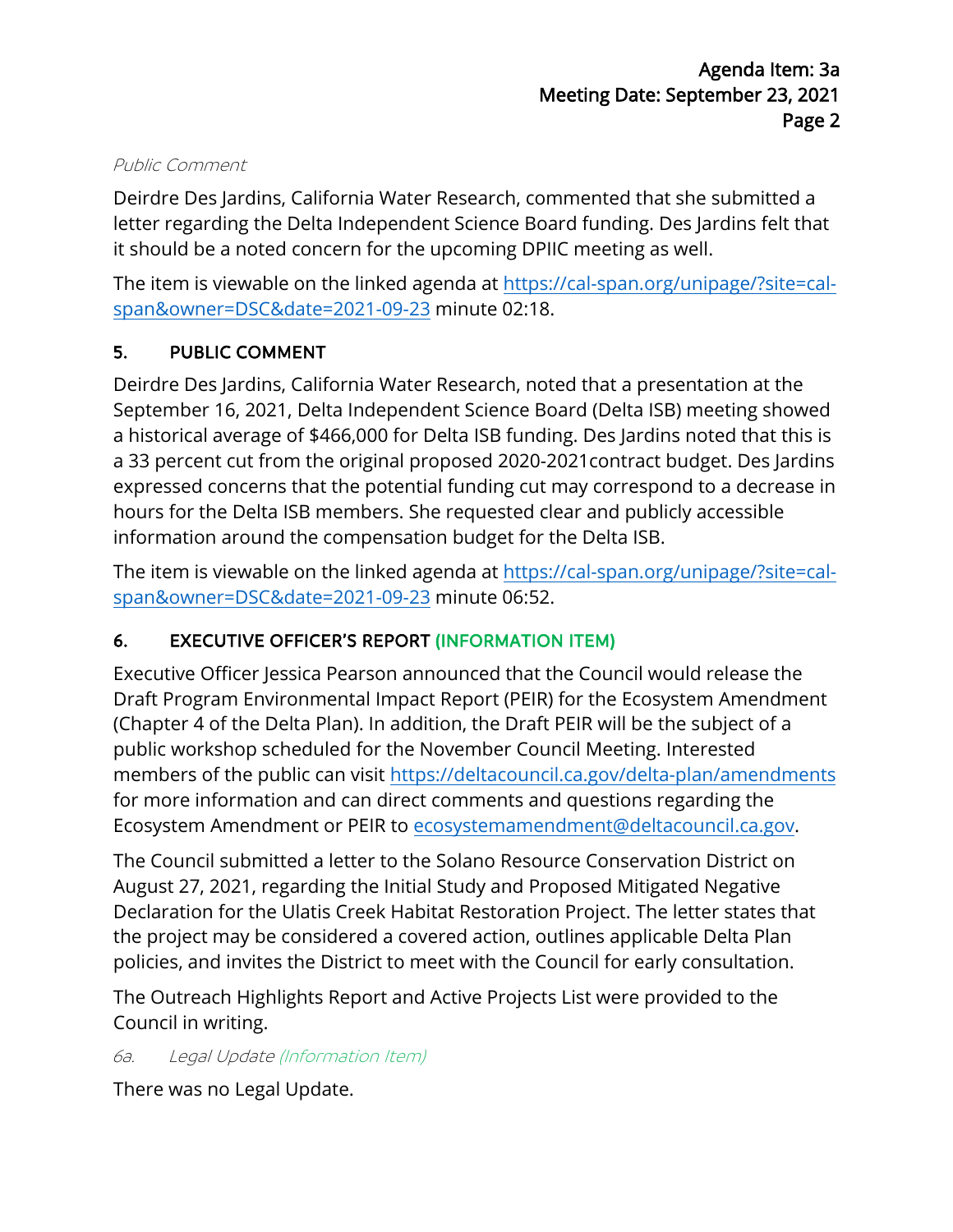#### 6b. Legislative Update (Information Item)

Pearson noted that SB 821, which addresses compensation for the Delta Independent Science Board, is still awaiting the Governor's action. If signed, the bill will take effect immediately, and the Council will begin implementation.

#### Public comment

Deirdre Des Jardins, California Water Research, requested clarification from the Executive Officer around the contract hours, amounts, and implementation that would be possible if SB 821 were to take effect. Pearson noted that though she didn't have the exact numbers, there wasn't a decrease in hours or contract amounts other than what is consistent with SB 821. Pearson stated she would follow up with Des Jardins offline.

The Executive Officer's Report is viewable on the linked agenda at [https://cal](https://cal-span.org/unipage/?site=cal-span&owner=DSC&date=2021-09-23)[span.org/unipage/?site=cal-span&owner=DSC&date=2021-09-23](https://cal-span.org/unipage/?site=cal-span&owner=DSC&date=2021-09-23) minute 10:43.

## 7. LEAD SCIENTIST'S REPORT (INFORMATION ITEM)

Delta Lead Scientist Dr. Laurel Larsen gave an overview of a two-part primer on "must-know" aspects of Delta fisheries developed by Delta Science Program staff member Pascale Goertler. Dr. Larsen then discussed a recently published paper by Nobriga et al., exploring how predation on Chinook Salmon smolt navigating the Delta may be affected by the increasing pressures of climate change and human interference.

Councilmembers discussed the methods of the data collection and the timing of the field research. Dr. Larsen also elaborated on the possible correlation between the increasing amount of invasive aquatic weeds and the increasing predation by the largemouth bass. Controlling invasive aquatic weeds continues to be a difficult task, but some of the highest-ranking actions from the Science Actions Workshop are focused on this issue.

Dr. Larsen announced two new interns, Truc Nguyen and Luis Lechuga. They come to the Council through a partnership with Jewish Vocational Services. This pilot program gives interns from diverse backgrounds an opportunity to learn about our agency while working on Delta-related data and visualization projects in the Planning and Science divisions.

Dr. Larsen gave an update on the ongoing social science integration efforts at the Council. The Social Science Integration Team has organized its first series of brown bag seminars on environmental justice. The next talk will take place on November 3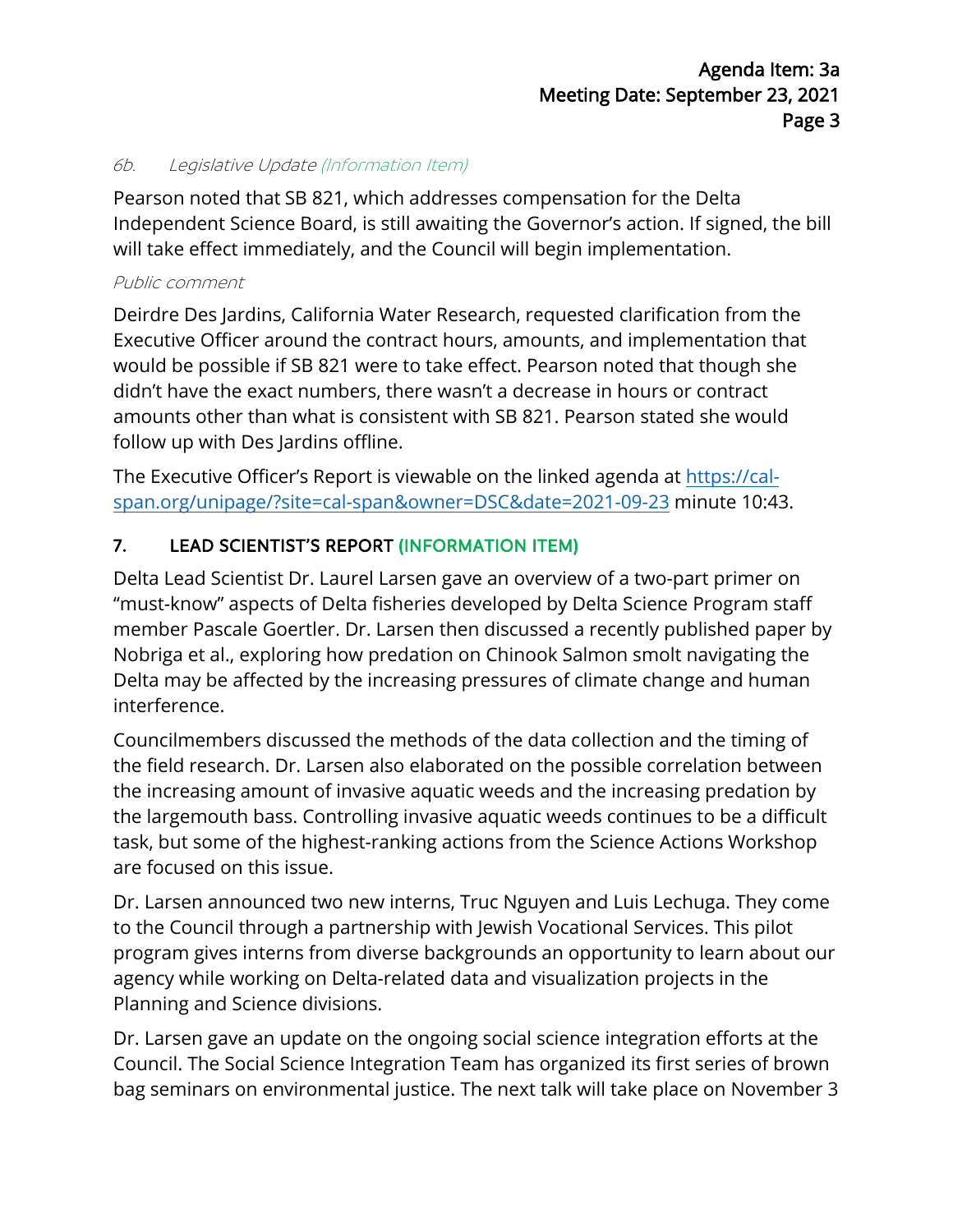at 12 PM and will focus on indigenous justice. All the series' discussions are open to the public, feature a question-and-answer segment, and are now available for registration.

On October 1, 2021, the San Francisco Estuary Partnership will hold a free, fully virtual, one-day State of the Estuary "Summit." Information is available on the Estuary Partnership's website at: [https://www.sfestuary.org/.](https://www.sfestuary.org/) The San Francisco Estuary Partnership expects to return to the usual in-person State-of-the-Estuary Conference in 2023.

Dr. Larsen also announced a salinity management workshop organized by Council staff and an interagency planning committee that will take place in the winter of 2021. These groups are designed to promote forward-thinking anticipatory planning for distinct future scenarios using new and experimental salinity management alternatives.

Dr. Larsen noted that Delta Lead Scientist "Ask Me Anything" will continue to occur the Monday after Council meetings, at noon.

Dr. Larsen closed with an overview of the By the Numbers summary.

#### Public Comment

Dierdre Des Jardins, California Water Research, thanked Dr. Larsen and her team for the presented fact sheets. Des Jardins also noted concern around the herbicides sprayed in the Delta to decrease the number of invasive aquatic weeds building up during periods of low tidal action. Des Jardins also stated that more environmental and fishing groups need to be involved in the planning process for the Delta Science Program.

Councilmembers thanked Dr. Larsen for her skilled effort in making complicated scientific issues easy to digest and apply.

The agenda item is viewable on the linked agenda at [https://cal](https://cal-span.org/unipage/?site=cal-span&owner=DSC&date=2021-09-23)[span.org/unipage/?site=cal-span&owner=DSC&date=2021-09-23](https://cal-span.org/unipage/?site=cal-span&owner=DSC&date=2021-09-23) minute 10:38.

#### 8. CONSIDERATION AND POSSIBLE APPROVAL OF A CONTRACT WITH THE REGENTS OF THE UNIVERSITY OF CALIFORNIA, SAN DIEGO, CALIFORNIA SEA GRANT FOR THE 2022 CLASS OF DELTA SCIENCE FELLOWS AND 2022/2023 CLASSES OF STATE POLICY FELLOWS (ACTION ITEM)

Council staff recommended that the Council approve a new contract with the Regents of the University of California, San Diego (UCSD), California Sea Grant, in the amount of \$2,069,146, for the class of 2022 Delta Science Fellows Program and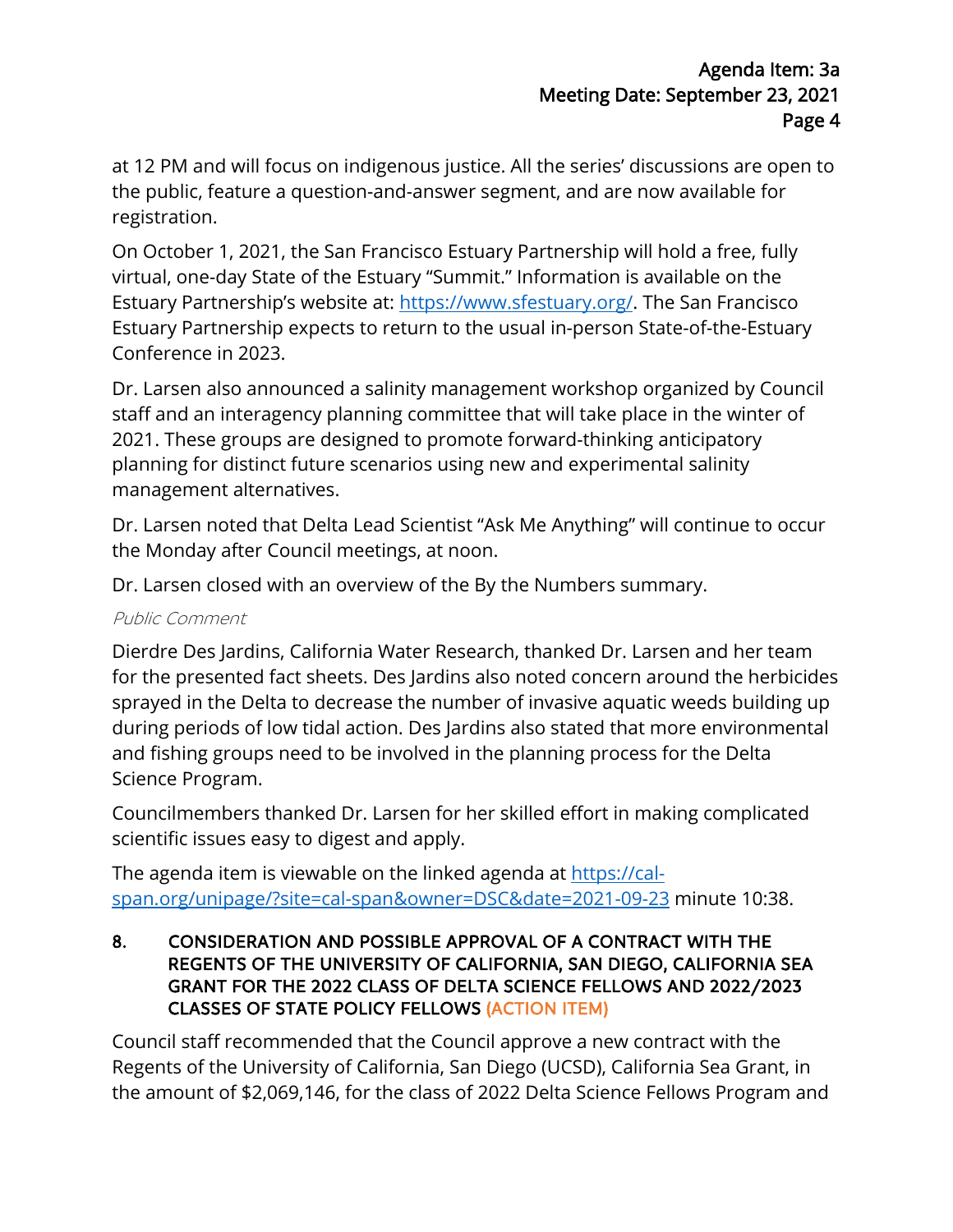the class of 2022/2023 Delta State Policy Fellows Program. The contract term would be from November 1, 2021, through October 31, 2024.

Dr. Larsen introduced the current cohort of Sea Grant and Delta Science Program fellows, and each gave an overview of their experience with the Council.

Motion: Offered by Mehranian, second by Damrell - Approve submittal of the contract.

Vote: 7/0 - The motion was adopted.

The motion and vote are viewable on the linked agenda at [https://cal](https://cal-span.org/unipage/?site=cal-span&owner=DSC&date=2021-09-23)[span.org/unipage/?site=cal-span&owner=DSC&date=2021-09-23](https://cal-span.org/unipage/?site=cal-span&owner=DSC&date=2021-09-23) minute 46:15.

# 9. DELTA WATERMASTER UPDATE (INFORMATION ITEM)

Delta Watermaster Michael Patrick George provided an overview of the emergency drought regulations and their impacts on the Delta, including those curtailing water rights and impacting reporting. Mr. George also gave an overview of his office's investigation of exporters' complaints of alleged unlawful water diversions in the Delta.

The Watermaster also reviewed the emergence of a Delta voluntary dry-year response program, continued planning for drought (including salinity management challenges), and the public launch of OpenET, which will interface with the Delta Alternative Compliance Program (meeting the requirements of the Water Board's diversion measurement regulations).

Councilmembers discussed the methods, such as cultivating rice, that would halt and possibly reverse subsidence and noted the complications of those methods that increase overall water use. Mr. George also elaborated that the exporters' desire in the alleged unlawful diversions complaint is for the water lost to be allocated for protection purposes due to the severe danger of salinity intrusion during this extreme drought.

#### Public Comment

Deirdre Des Jardins, California Water Research, thanked the Watermaster for his work. Des Jardins pointed out some of the low quality of water reporting data in the past and wanted to know what changes had been made to improve accuracy. Mr. George responded that the data collection has improved, and his office is now focused on making the data synthesized and readily available to the public.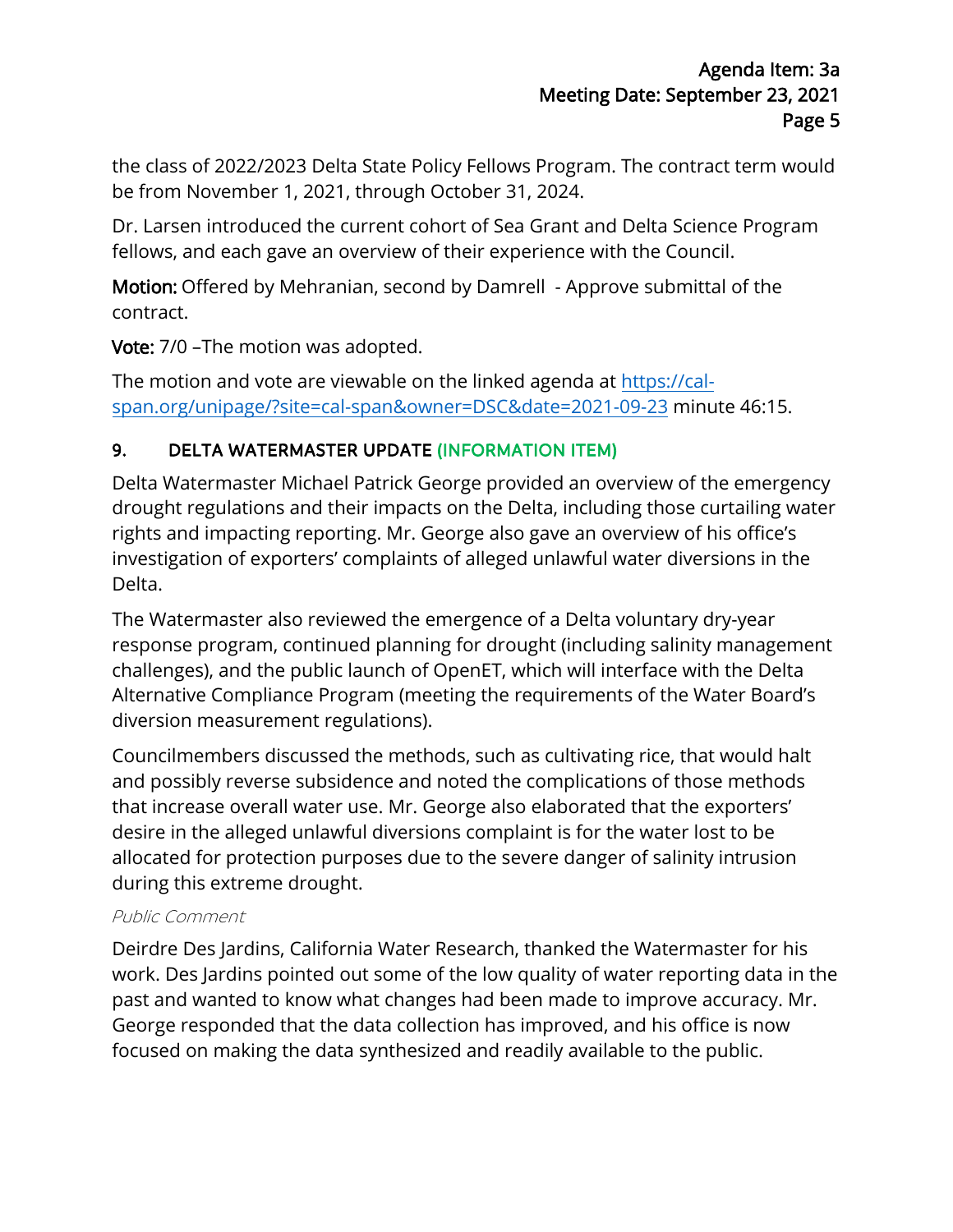Matt Conover, Don McCormack Ranches, noted his concern on the dams and reservoirs in the area that are losing water to evapotranspiration and requested an update on utilizing satellites to monitor evapotranspiration and water use for crops. Mr. George commented that there is some fear, mainly outside the Delta, that regulators might abuse water usage information. However, Mr. George argued that the more accurate data leads to better water management.

The agenda item is viewable on the linked agenda at [https://cal](https://cal-span.org/unipage/?site=cal-span&owner=DSC&date=2021-09-23)[span.org/unipage/?site=cal-span&owner=DSC&date=2021-09-23](https://cal-span.org/unipage/?site=cal-span&owner=DSC&date=2021-09-23) minute 1:14:43.

#### 10. METROPOLITAN TRANSPORTATION COMMISSION/ASSOCIATION OF BAY AREA GOVERNMENTS DRAFT PLAN BAY AREA 2050 COMMENT LETTER UPDATE (ACTION ITEM)

Councilmember Madueño recused herself from this agenda item.

MTC/ABAG's Assistant Director of Major Plans, Dave Vautin, presented the Plan Bay Area 2050 and its relationship to the Delta. The proposed Plan Bay Area 2050 is a long-range regional plan that outlines housing, economic, transportation, and environmental strategies to achieve regional objectives for affordability, connectivity, diversity, health, and vibrancy, while also achieving greenhouse gas emissions reduction targets established by the California Air Resources Board. Draft Plan Bay Area 2050 and supporting documents are available at: [https://www.planbayarea.org/draftplan2050.](https://www.planbayarea.org/draftplan2050)

Council staff provided an overview of the Council's authority pertaining to the review of regional plans and sustainable community strategies (such as Plan Bay Area 2050) outlined in Water Code Section 85212, and of the Council's comment letter to MTC/ABAG. The Council's comment letter on the Metropolitan Transportation Commission/Association of Bay Area Governments' (MTC/ABAG) Draft Plan Bay Area 2050 and Draft Environmental Impact Report (EIR). Staff recommended that Council approve the preliminary findings provided in the July 20, 2021 comment letter and authorize staff to finalize and submit the letter to MTC/ABAG.

## Public Comment

Deirdre Des Jardin, California Water Research, commented that some of the ice mass loss due to climate change is twice what some scientific models are capturing. Des Jardins recommended that the Bay Area be protected for two feet of sea level rise by 2050.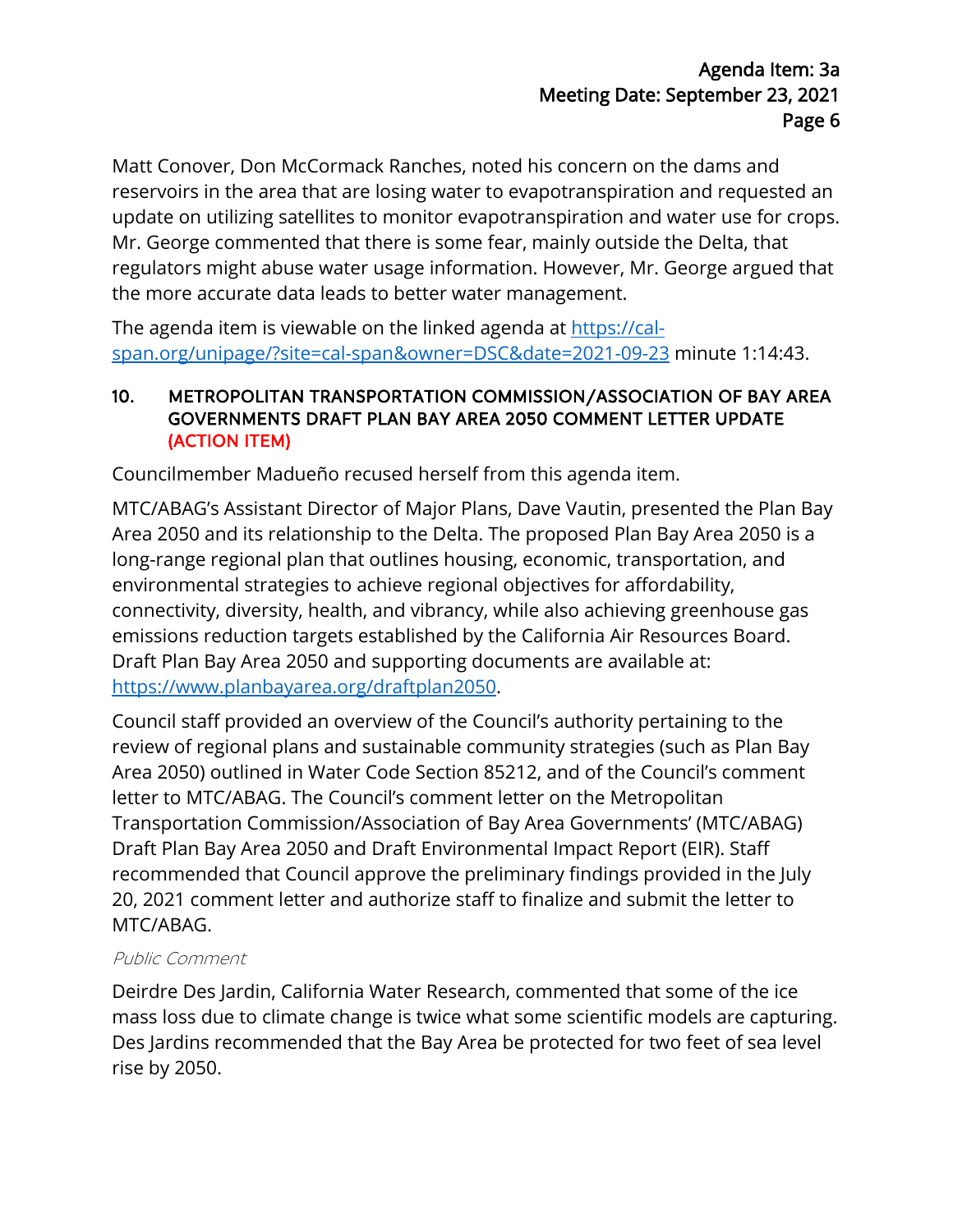Matt Conover asked if a portion of Plan Bay Area 2050 is dedicated to economic and job growth. Dave Vautin responded that his presentation today was focused on environmental strategies, but there is an economic chapter dedicated to encouraging new jobs and tackling inequities in the area. The chapter can be found here: [https://www.planbayarea.org/2050-plan/draft-plan-bay-area-2050/chapter-3](https://www.planbayarea.org/2050-plan/draft-plan-bay-area-2050/chapter-3-economy) [economy.](https://www.planbayarea.org/2050-plan/draft-plan-bay-area-2050/chapter-3-economy)

Motion: Offered by Damrell, second by Nottoli- Approve the preliminary findings of the July 20, 2021 comment letter.

Vote: 6/0 – The motion was adopted

The motion and vote are viewable on the linked agenda at [https://cal](https://cal-span.org/unipage/?site=cal-span&owner=DSC&date=2021-09-23)[span.org/unipage/?site=cal-span&owner=DSC&date=2021-09-23](https://cal-span.org/unipage/?site=cal-span&owner=DSC&date=2021-09-23) minute 2:37:52.

## 11. SAN FRANCISCO ESTUARY PARTNERSHIP'S ESTUARY BLUEPRINT (INFORMATION ITEM)

Special Assistant for Planning and Science Amanda Bohl introduced Caitlin Sweeney, director, San Francisco Estuary Partnership (SFEP). Sweeney gave an overview of the Estuary Blueprint's plans for updating the 2022-2026 priority actions. Council staff has been actively engaged in updating the actions relevant to the Delta and ensuring compatibility with the Delta Plan, a sister document of the Estuary Blueprint. Sweeny also announced the State of the Estuary Virtual Summit mentioned by Dr. Larsen earlier.

The agenda item is viewable on the linked agenda at [https://cal](https://cal-span.org/unipage/?site=cal-span&owner=DSC&date=2021-09-23)[span.org/unipage/?site=cal-span&owner=DSC&date=2021-09-23](https://cal-span.org/unipage/?site=cal-span&owner=DSC&date=2021-09-23) minute 02:42:18.

# 12. DELTA CONVEYANCE UPDATE (INFORMATION ITEM)

Chair Tatayon recused herself, and Councilmember Damrell presided over the remainder of the meeting.

Environmental Program Manager for Delta Conveyance, Department of Water Resources, Carrie Buckman, gave an update on the Delta Conveyance Project's (project) environmental planning, including efforts to develop a Community Benefits Program framework, outreach efforts, and preliminary operational criteria.

Interim Executive Director, Delta Conveyance Design and Construction Authority, Graham Bradner, summarized the project's conceptual design revisions made in response to feedback from the environmental process and recent Community Engineering Briefings.